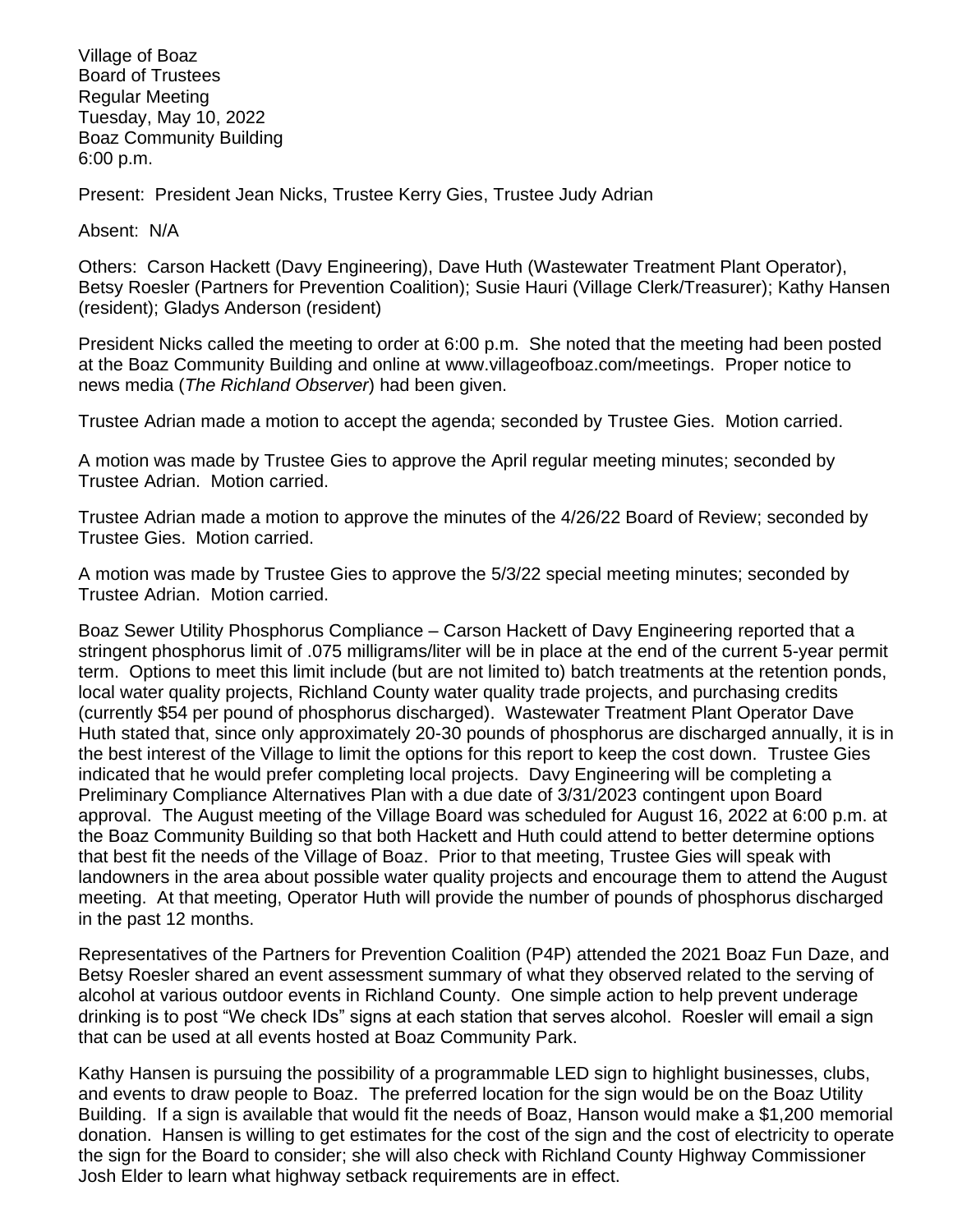At the March regular meeting, Mill Creek Area Saddle Club submitted a request for Horse Shows at Boaz Community Park May 7, May 14, May 21, June 11, June 25, July 9, July 16, July 23, August 6, August 20, and September 17, 2022. Since then, events have been added for June 26, July 17, August, 27, and September 18, and there will no longer be an event on July 16. Trustee Adrian made a motion to approve these changes in events; seconded by Trustee Gies. Motion carried.

There were no requests for the issuance of Temporary Class "B"/ "Class B" Retailer's Licenses or Temporary Operator's Licenses.

There were no requests for public comment.

Clerk/Treasurer Hauri presented the April treasurer's report for the Sewer Utility Account and General Account. A motion was made by Trustee Gies to approve the treasurer's report; seconded by Trustee Adrian. Motion carried.

President Nicks announced that a \$1,000 grant was received from the Richland County Fairgrounds Improvement Committee to be earmarked for the ball diamond at Boaz Community Park.

Trustee Adrian made a motion to approve the payment of bills; seconded by Trustee Gies. Motion carried.

The Board reviewed the completed renewal applications for the Combined Class "B" Beer and "Class B" Liquor licenses for Karen's Supper Club and Lonesome Dove Tavern, and Clerk Treasurer/Hauri stated that a legal ad was published in the 4/21/22 edition of *The Richland Observer* with no written objections received. A motion was made by Trustee Gies to renew the Combined Class "B" Beer and "Class B" Liquor licenses for Karen's Supper Club and Lonesome Dove Tavern; seconded by Trustee Adrian. Motion carried.

After reviewing the completed applications and background checks, a motion was made by Trustee Adrian to renew Operator's licenses for the employees of Lonesome Dove Tavern; seconded by Trustee Gies. Motion carried.

The Board is interested in offering primitive camping at the north end of Boaz Community Park. Camping was discontinued when the requirements of the 2016 Model Floodplain Ordinance went into effect. Clerk/Treasurer Hauri obtained emergency plans from the Village of Viola and the Village of Gays Mills. Darin Gudgeon, Director of Richland County Emergency Management, told Hauri that he can help the Board draft an appropriate emergency plan for Boaz Community Park to comply with the Model Floodplain Ordinance.

Clerk/Treasurer Hauri presented the American Rescue Plan Act (ARPA) State and Local Fiscal Recovery Funds (SLFRF) Annual Project and Expenditure Report that was filed 4/19/22. According to the Wisconsin Towns Association (WTA), the report due by 4/30/22 provided the "only opportunity to claim what's referred to as the 'standard allowance' for calculating revenue loss." Clerk/Treasurer Hauri took the WTA's advice and checked yes for this on the report, freeing up all ARPA funds to be used for any government service other than those explicitly prohibited by the U.S. Department of the Treasury's Final Rule. To date, \$7.28 was used toward distributing N95 masks to the public, and \$159.94 was used to purchase a steel rolling cart to assist with moving Village meetings from the office to the gathering room due to COVID-19. The total ARPA allowance for the Village of Boaz is \$15,281.61; \$7,640.80 of that amount was received 6/21/21. It was noted that this money may be used by Boaz Sewer Utility for expenses to comply with the upcoming stringent phosphorus limits.

No action was taken on updating members of the Boaz Plan Commission, and this item will be placed on the June agenda.

Trustee Kerry Gies reported that the Village of Boaz/Town of Dayton Spring Clean-up 5/7/22 went well and would be even better if the Richland County Tire & Recycling Event was scheduled for a week later in May.

The yield sign for the intersection of Jefferson and Main Streets will be ordered soon.